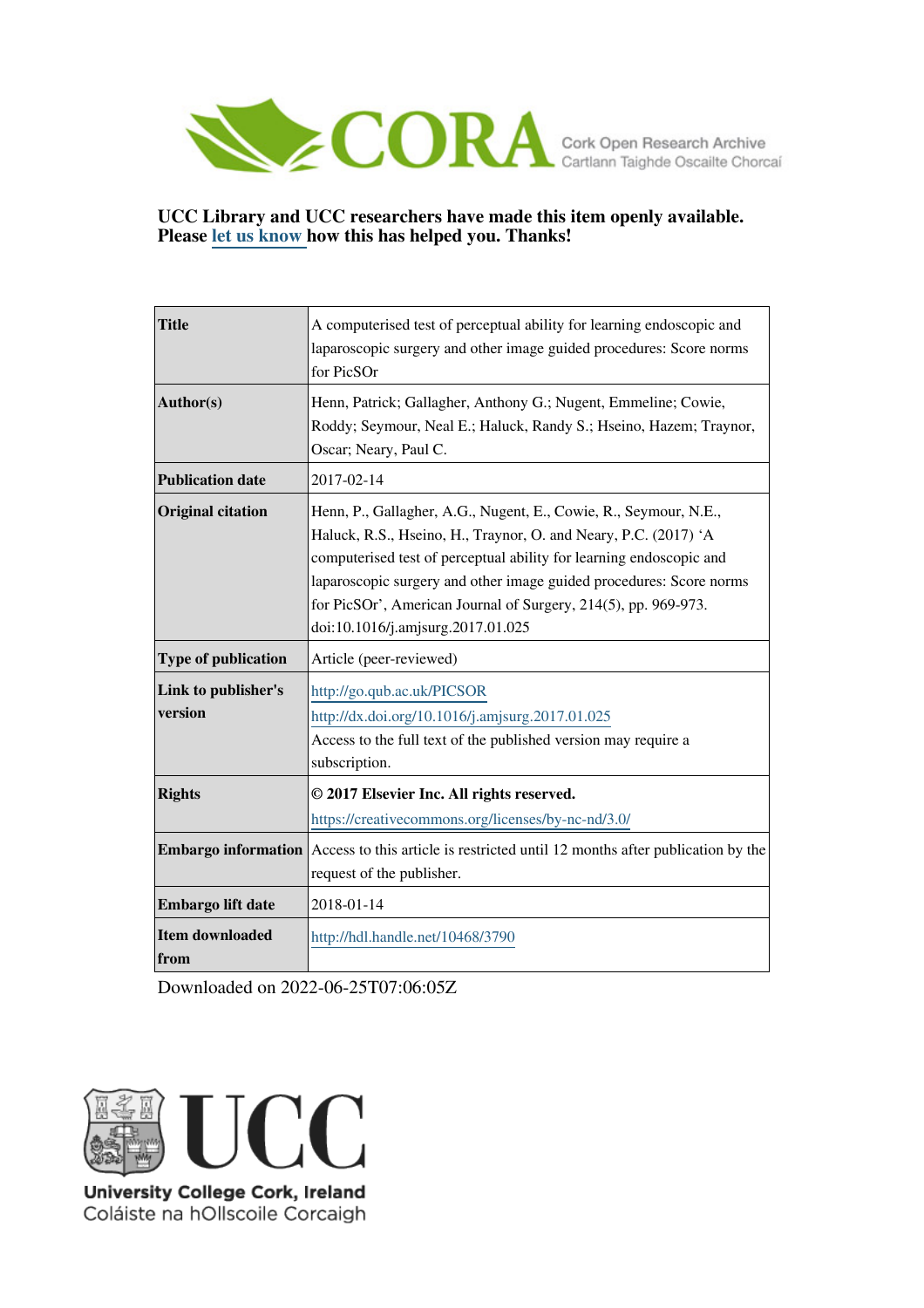# **A computerised test of perceptual ability for learning endoscopic and laparoscopic surgery and other image guided procedures: Score norms for PicSOr**

Patrick Henn MB<sup>1</sup>, Anthony G Gallagher  $DSc^{1,2}$ , Emmeline Nugent MD,<sup>2</sup>, Roddy Cowie PhD<sup>3</sup>, Neal E Seymour MD<sup>4</sup>, Randy S Haluck MD<sup>5</sup>, Hazem Hseino MD<sup>2</sup>, Oscar Traynor MCh<sup>2</sup>, Paul C Neary MD<sup>6</sup>.

<sup>1</sup> ASSERT Centre, Brookfield Health Sciences Complex, University College Cork, Cork, Ireland. p.henn@ucc.ie, ag.gallaher@ucc.ie

<sup>2</sup> National Surgical Training Centre, Royal College of Surgeons in Ireland, Dublin 2. Ireland. emmelinenugent@rcsi.ie

<sup>3</sup> School of Psychology, Queens University Belfast, Belfast, BT7 1NN, UK. R.Cowie@qub.ac.uk

4 Tufts University School of Medicine, Dept. of Surgery, 759 Chestnut Street, Springfield, MA 01199,

USA. Neal.Seymour@baystatehealth.org

<sup>5</sup> Dept. of Surgery, Pennsylvania State University, C4628, 500 University Drive, Hershey, PA 17033, USA. rhaluck@hmc.psu.edu

2 National Surgical Training Centre, Royal College of Surgeons in Ireland, Dublin 2. Ireland. hazemhseino@rcsi.ie

<sup>2</sup> National Surgical Training Centre, Royal College of Surgeons in Ireland, Dublin 2. Ireland.

o.traynor@rcsi.ie

 $6$  Dept. of Surgery, Tallaght Hospital and University of Dublin, Trinity College, Ireland.

Paul.Neary@amnch.ie

## **Correspondence**

Dr Patrick Henn, Advanced Southern Simulation, Education, Research and Training (**ASSERT**) Centre, School of Medicine, Brookfield Health Sciences Complex, College Road, University College Cork, Cork, Ireland. Tel: +353214205605, FAX: +3524901594 Email: p.henn@ucc.ie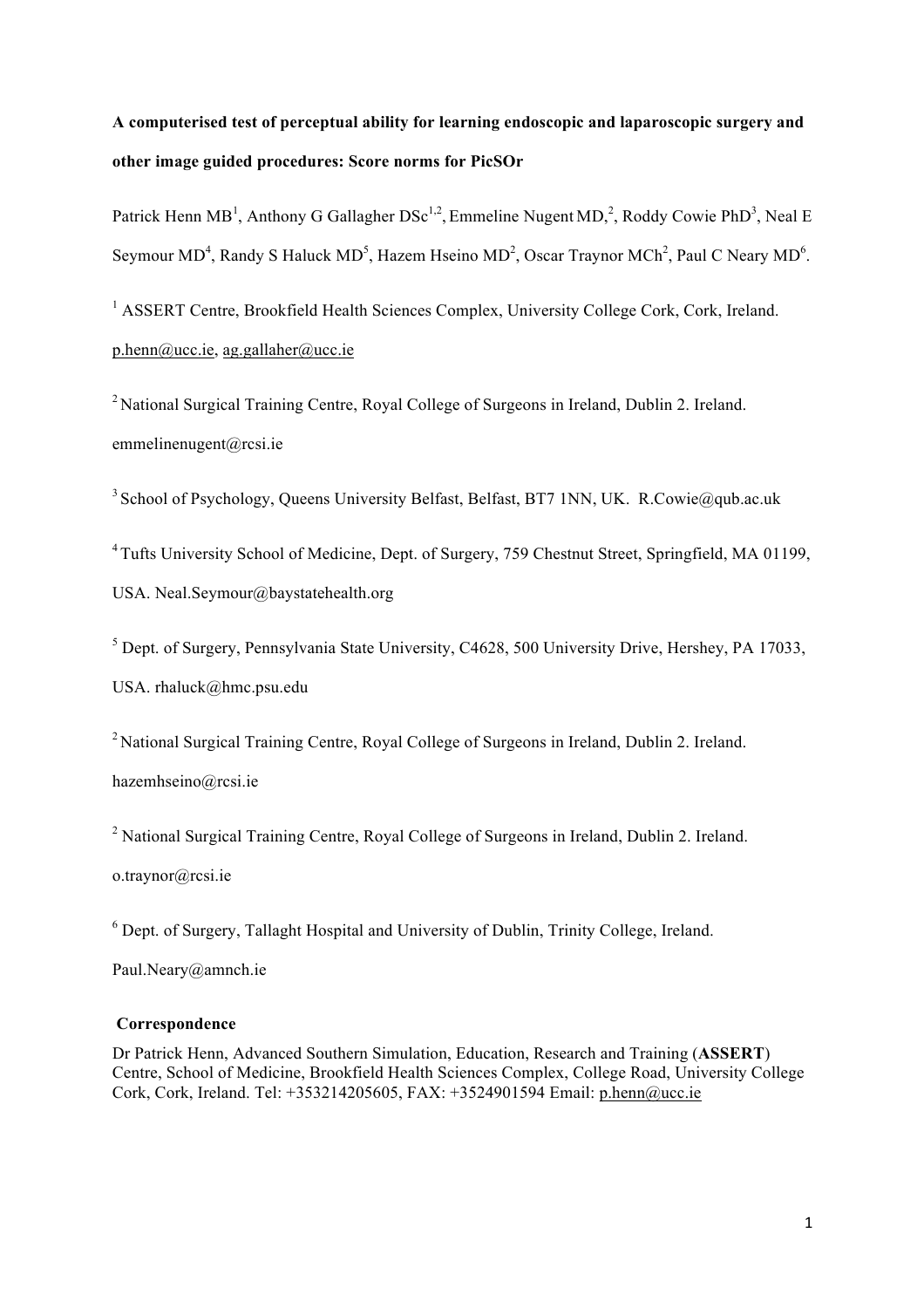#### **Abstract**

**Background:** The aptitude to infer the shape of 3-D structures, such as internal organs from 2-D monitor displays, in image guided endoscopic and laparoscopic procedures varies. We sought both to validate a computer-generated task Pictorial Surface Orientation (PicSOr), which assesses this aptitude, and to identify norm referenced scores.

**Methods:** 400 subjects (339 surgeons and 61 controls) completed the PicSOr test. 50 subjects completed it again one year afterwards.

**Results:** Complete data was available on 396 of 400 subjects (99 %). PicSOr demonstrated high test and re-test reliability ( $r = 0.807$ ,  $p < 0.000$ ). Surgeons performed better than controls' (surgeons = 0.874 V controls = 0.747,  $p < 0.000$ ). Some surgeons ( $n = 22 \sim 5.5\%$ ) performed atypically on the test.

**Conclusions:** PicSOr has population distribution scores that are negatively skewed. PicSOr quantitatively characterises an aptitude strongly correlated to the learning and performance of image guided medical tasks. Most can do the PicSOr task almost perfectly, but a substantial minority do so atypically, and this is probably relevant to learning and performing endoscopic tasks.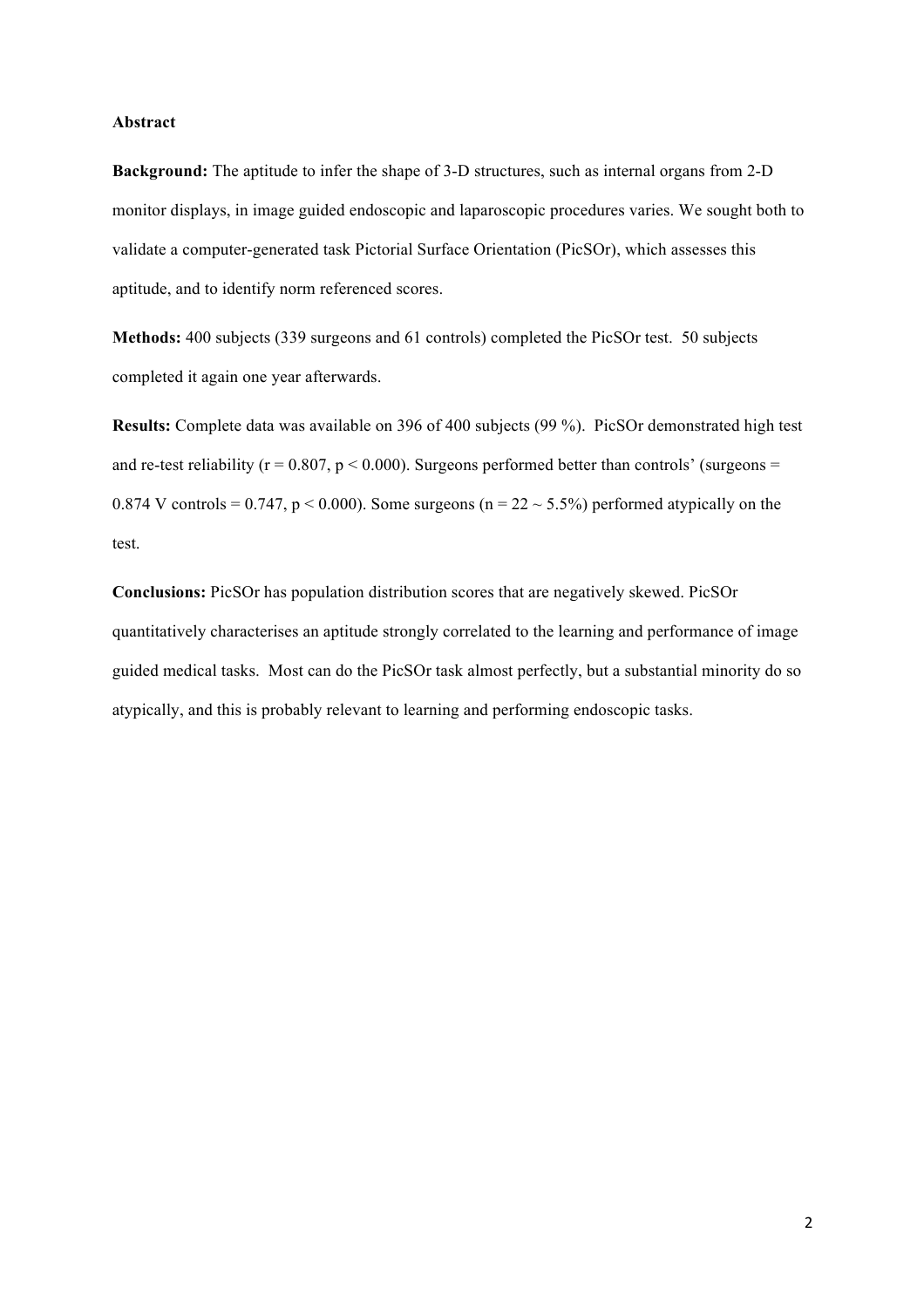#### **Introduction**

Interventional and diagnostic medicine has experienced considerable advances in the use of image guided procedures in areas such as arthroscopy, cystoscopy, endoscopy, gynaecology, otolaryngology, laparoscopic surgery and surgical robotics. As a result of these less invasive procedures, patients experience less trauma, pain, reduced scarring and a faster recovery to normal activities of daily living [1] However, image guided procedures impose considerable ergonomic and human factor related demands on the operator.[2] The operator must perform the procedure with instruments that fulcrum against the body wall.  $[3,4]$  The fulcrum effect is defined as the perceived inversion of movements. Consequentially, an internal movement to the right is displayed as a movement to the left on the monitor.<sup>[3]</sup> The perceived inversion also affects horizontal and vertical movements. The operator must also infer the shape of 3-D structures, such as the internal organs of patients, from 2-D displays on a video monitor, an issue that has not been resolved with 3-D camera systems. [5] This problem is often described as loss of binocularity, but it is simpler and more accurate to call it pictorial perception. Socalled primary cues, binocular disparity, convergence, and accommodation are present in abundance. The difficulty is that primary cues and other cues related to lighting and texture present an image with reduced depth cues. The operator has to reconstruct from the image on the monitor screen a 3-D representation of the anatomical environment to perform the procedure effectively, efficiently, and safely. These skills of selection and inference are the basis of pictorial perception. The ability to reconstruct 3-D scenes from pictures varies with age,  $\left[6\right]$  and cultural background.  $\left[7\right]$  Such variability could clearly contribute to differences in aptitude for pictorially guided diagnostic and interventional medicine.

**Pic**torial **S**urface **O**rientation (PicSOr) was developed to address this issue of perceptual contributions. <sup>[8,9]</sup> Performance on PicSOr has been found to be reliably associated with learning and performing laparoscopic,  $[8,10]$  endoscopic,  $[11-13]$  and otolaryngology tasks  $[14]$  by novices and procedure experts.  $[8,13]$ The aims of the study reported here were to investigate the reliability of PicSOr as an instrument for the evaluation of an operator's ability to recover 3-D information from 2-D displays, and to report norms and reference scores with which trainees and educators may wish to use for comparisons.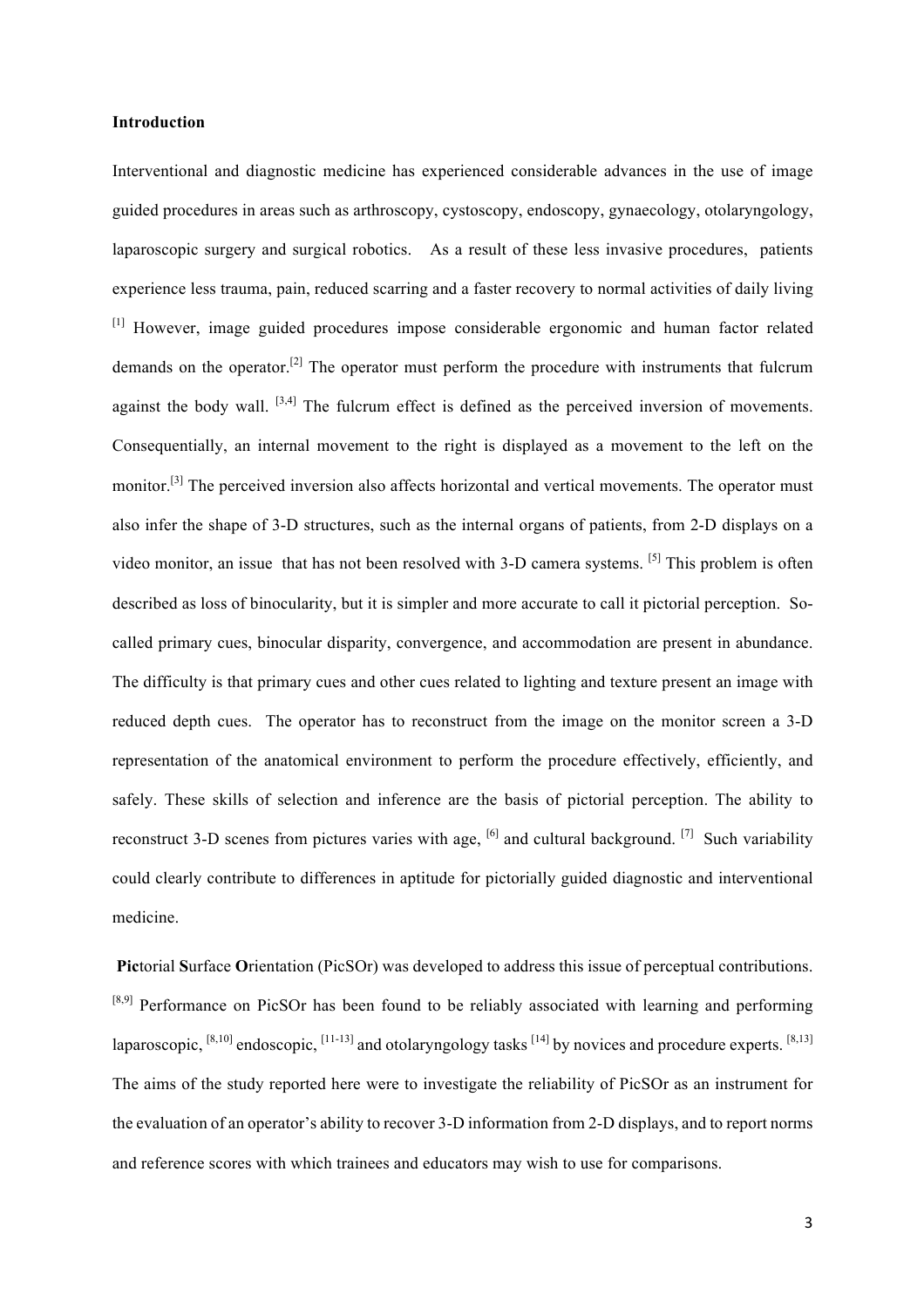#### **Methods**

#### **Subjects**

Between 2001 and 2011, 400 subjects were recruited, 300 in Ireland and 100 in the USA. In the Irish group 239 were surgeons in training (mean age =  $30$  years, SD = 1.6 years) and 61 controls, who were medical students or medical interns (first year medical resident) with no prior surgical experience, these (mean age  $= 24.35$  years, SD  $= 5.09$ ). All of the American subjects were surgical residents (mean age  $= 29.11$  years, SD  $= 2.75$  years).

## **Materials**

PicSOr consists of a series of 35 pictures displayed sequentially on a computer monitor. Each picture displays a spinning arrowhead with its point touching the surface of a geometric object, namely a cube, as shown in **Figure 1**. The cube and arrow are presented at random orientations for the 35 picture test trials.



**Figure 1a-c.** The test set-up for the PicSOr computerised assessment.

## **Procedure**

Subjects performed the task seated at a computer consul. During training trials subjects were instructed to "adjust the arrow (spinning on the top of the cube) so that the central shaft of the arrow was perpendicular to the surface of the cube using the forward and backward arrows on their keyboard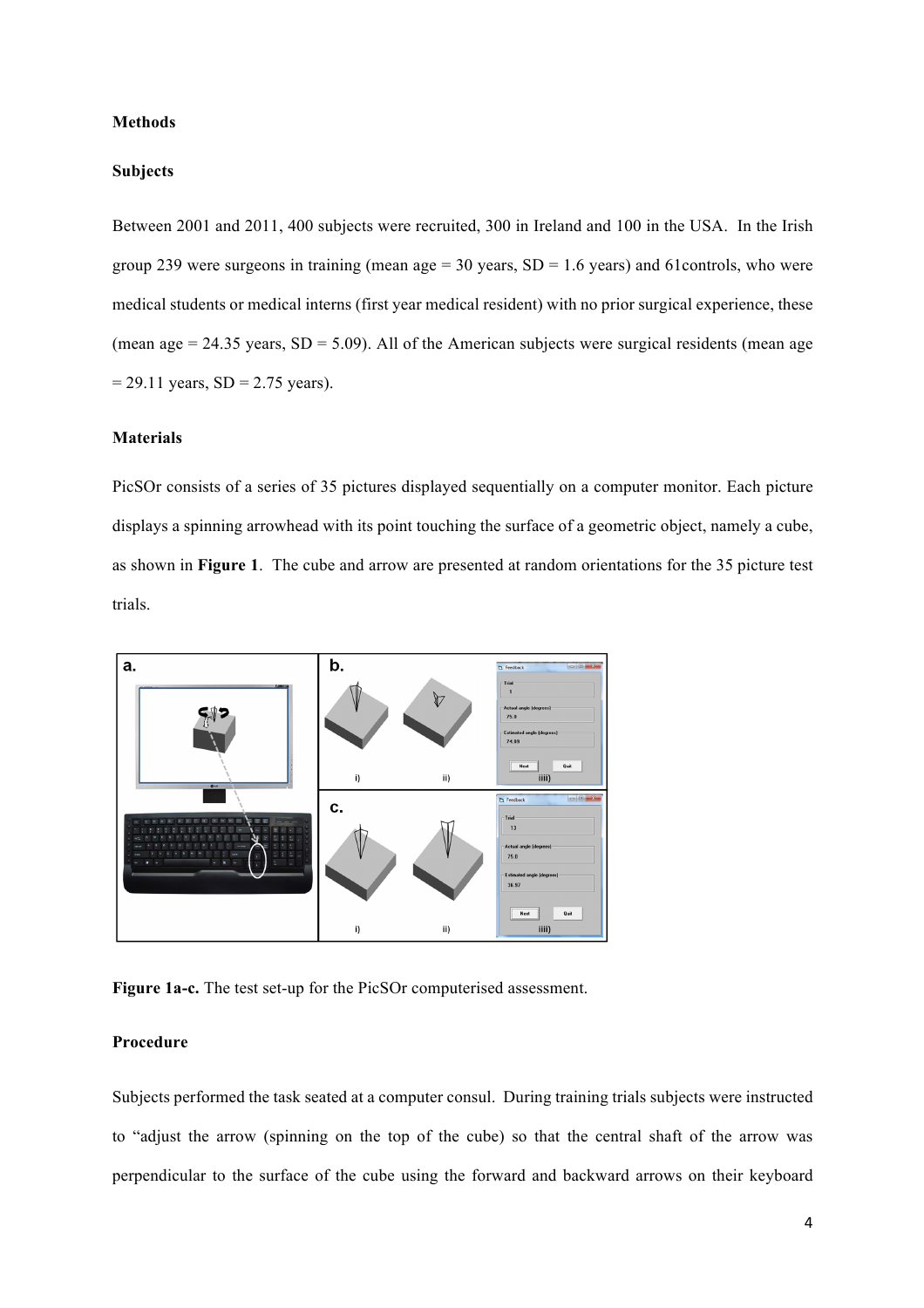(shown in Figure a.)". During training trials subjects were given feedback on their performance. No performance feedback was given during the test proper.

The subject's task is to manoeuvre the arrowhead until its shaft is perpendicular to the object surface at the point where they touch (**Figure 1a-c**). The motor element of the task is deliberately trivial. Hence the task is a relatively pure test of the subject's ability to recover the pictorial cues that specify how structures are oriented in virtual pictorial space, and to compare the implied orientations. The cube and arrow presents the perceptual problem in its simplest form. The most important measures of performance are firstly the correlation (R) between the theoretically correct arrowhead orientation and the settings chosen by the subject and secondly the slope β of the fitted line.

Prior to testing subjects and controls were allowed practice trials including coaching on performing the PicSOr task with no time limits place on completion. Subjects were also given feedback on their angle estimation in comparison to the actual angle of arrow orientation as shown in **Figure 1b** and **1c**.

During testing subjects were instructed to proceed through the 35 test trials as quickly and accurately as possible, however, the subjects were not given feedback on their performance. When the subject had completed their arrow adjustment for each picture trial, they pressed the 'return' key and the test automatically advanced. On completion of the 35 test trials, the subjects' responses were imported into an Excel spread-sheet and Pearson's Product Moment Correlation Coefficient was used to calculate scores by correlating the settings chosen by the subject with the theoretically correct arrowhead orientation. The PicSOr score ranges from 0.0 to 1.0.

## **Results**

Complete data was available on 396 of 400 subjects (99 %). The mean time taken to perform the 35 PicSOr test trials was 438 seconds (SD = 152; range 143 -716). **Figure 2** shows the frequency distribution of PicSOr scores plotted against a normal distribution curve. The median score was 0.9 and the mode was higher at 0.94. PicSOr percentile scores were 0.83 ( $25<sup>th</sup>$  percentile), 0.9 ( $50<sup>th</sup>$ percentile) and 0.95 ( $75<sup>th</sup>$  percentile). The lowest score was 0.09 and the highest was 0.99. The mean PicSOr score was 0.855 (SD 0.15). The test results showed that scores were negatively skewed with the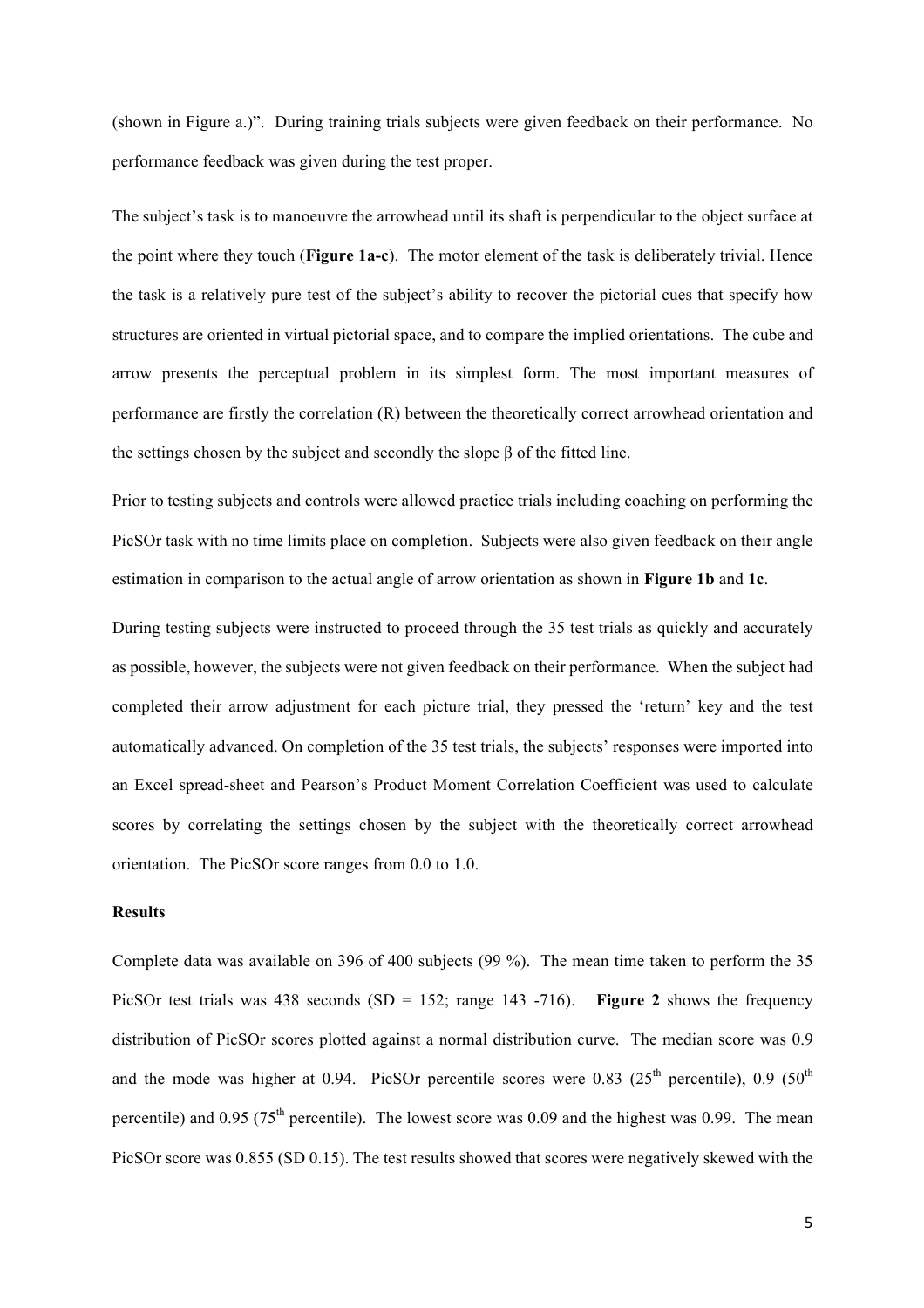majority of subjects tending to score high on the PicSOr assessment. There was however, a long tail of subjects who performed less well.



**Figure 2**. A frequency distribution of the PicSOr performance scores.

Fifty subjects were re-tested on PicSOr one year after the first test, results of which are shown in **Figure 3**. Overall, PicSOr scores showed a small mean improvement on the re-test (0.0243), which was found to be statistically significant when compared with Analysis of Variance (ANOVA) for Repeated Measures (F (1, 49) = 5.21, p = 0.027; test CI = 0.838 – 0.960 and re-test CI = 0.871 – 0.925). The test re-test PicSOr scores for males and females are shown in **Figure 3**. The means scores for the male subjects were unchanged (mean difference =  $0.0003$ ) at re-testing (F (1, 29) =  $0.001$ , p =  $0.979$ ; test CI  $= 0.869 - 0.938$  and re-test CI = 0.874 – 0.933). In contrast the female subjects showed a small overall improvement in their scores on re-testing (mean difference  $= 0.057$ ) which was statistically significant  $(F (1, 20) = 8.46, p = 0.009$ ; test  $CI = 0.763 - 0.905$  and re-test  $CI = 0.838 - 0.943$ ). The concordance between subjects scores at test and re-test were assessed with Pearson's Product Moment Correlation Coefficient. These scores at test and re-test were highly correlated for the group as a whole ( $r = 0.807$ ,  $p < 0.000$ , for the male subjects (r = 0.831, p < 0.000) and for the female subjects (r = 0.822, p < 0.000). Internal reliability of PicSOr scores showed that coefficient alpha was high ( $\alpha$  = 0.893).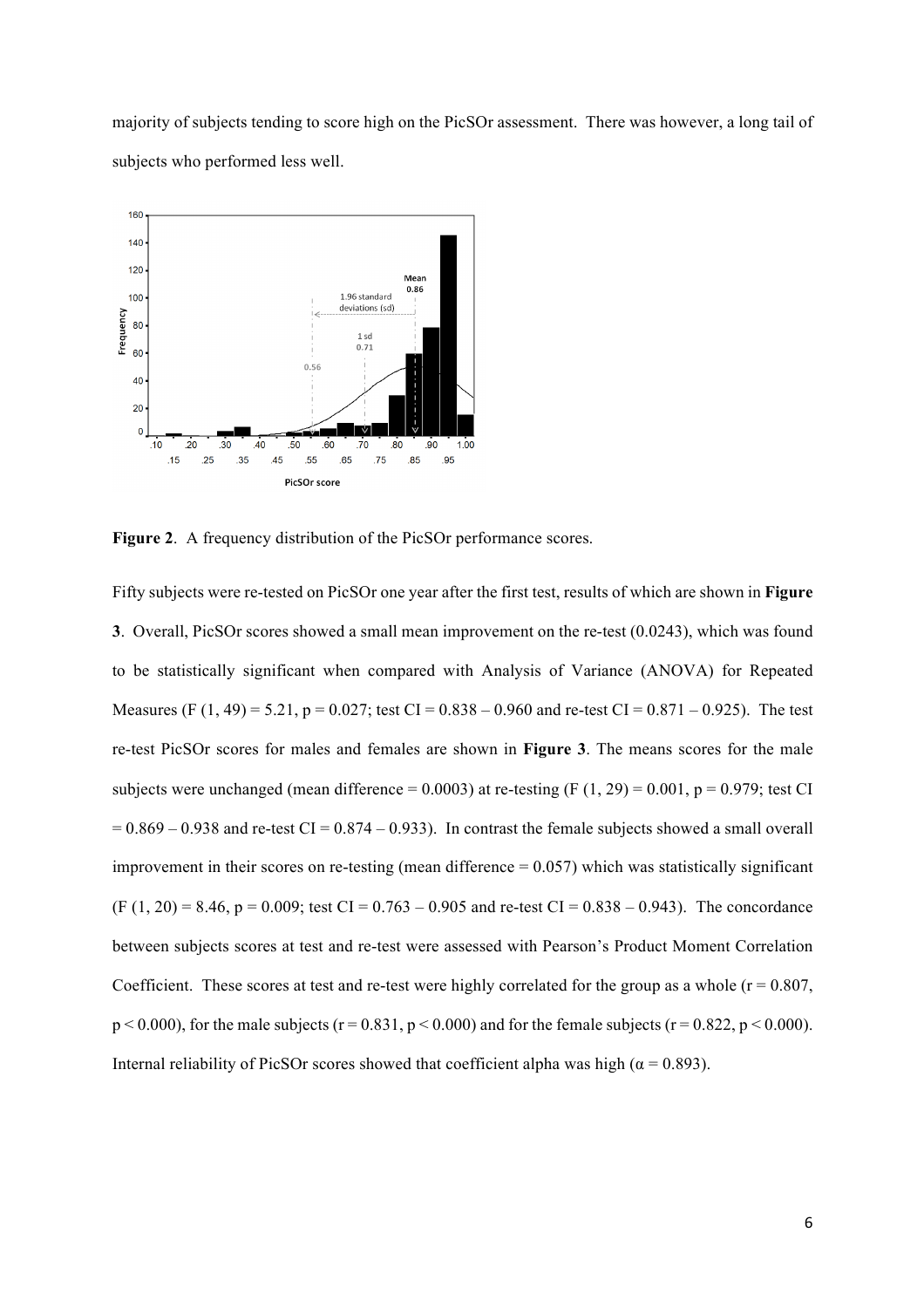

Figure 3. Test re-test reliability score comparisons.

**Figure 4a** shows the median and inter-quartile range of the PicSOr scores for surgeons ( $n = 335$ ) and control subjects ( $n = 61$ ). The mean PicSOr scores of the control subjects were considerably lower than the surgeons' scores (surgeons =  $0.874$  (SD =  $0.12$ ) V controls =  $0.747$  (SD =  $0.23$ )) and showed greater performance variability. When compared with AONVA the mean difference was found to be statistically significant (F (1, 394) = 39.64, p < 0.000; Surgeons CI =  $0.861 - 0.888$  and Controls CI =  $0.688 - 0.805$ ).



**Figure 4. a - d.** The median, inter-quartile range and outlier score comparisons group, gender, nationality and PicSOr test performance.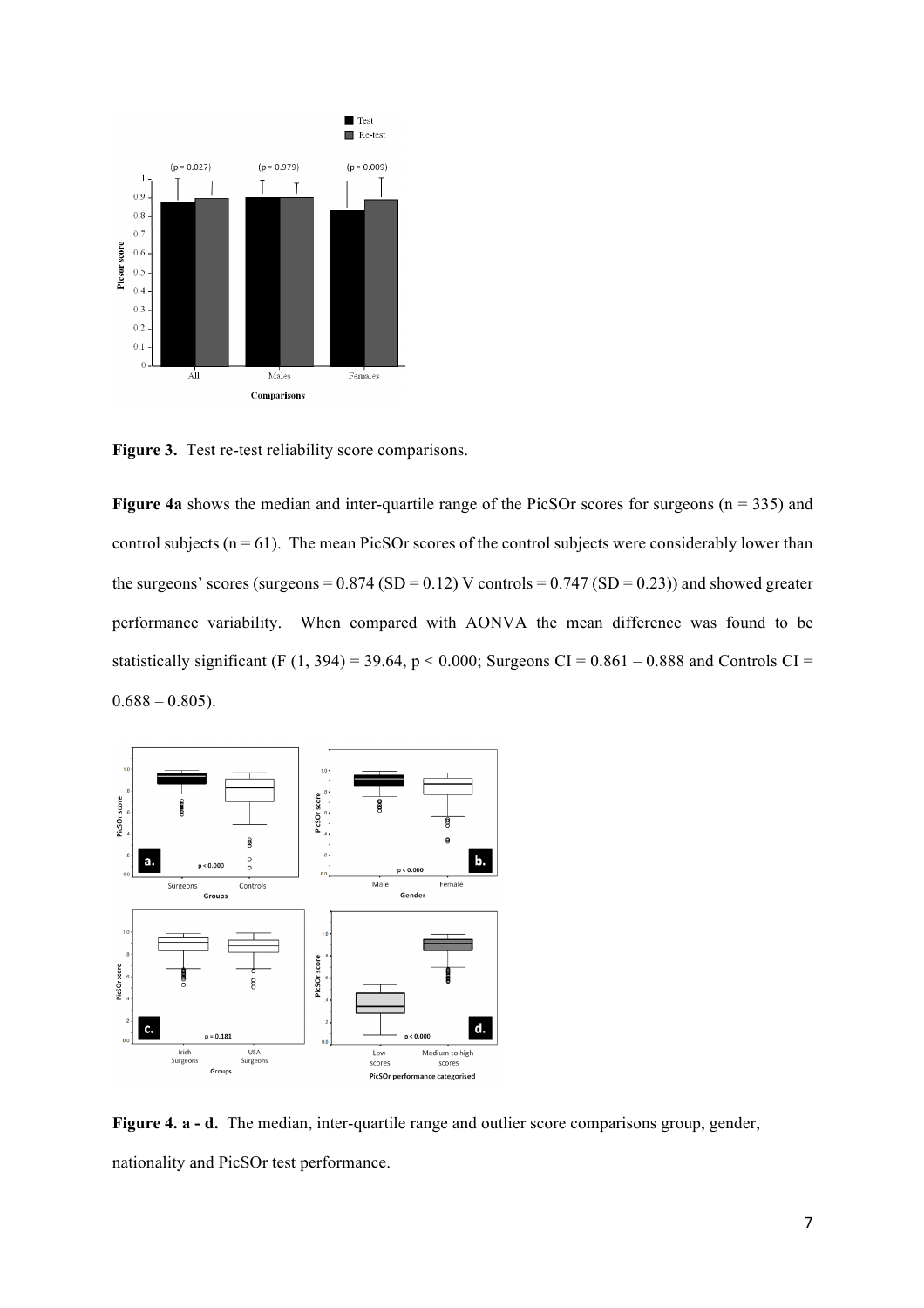Significant differences between male and female scores were observed in the test re-test sub-analysis (**Figure 3**). Male ( $n = 249$ ) and female ( $n = 147$ ) PicSOr median and inter-quartile range scores for all of the subjects tested are shown in **Figure 4b**. On average, females' performance scores were lower than males (male mean =  $0.887$  (SD =  $0.12$ ), female mean =  $0.8$  (SD =  $0.19$ ) and showed greater score variability. These differences were compared with one-factor ANOVA, the difference was statistically significantly (F (1, 394) = 31.85, p < 0.000; males CI = 0.872 – 0.901 and females CI = 0.77 – 0.831). 100 of the surgeons assessed were in surgical training programs in the USA. **Figure 4c** shows there was no difference in performance patterns between the Irish (mean score  $= 0.861$  (SD  $= 0.15$ ), and American (mean score =  $0.84$  (SD =  $0.15$ )) surgeons.

The frequency distribution of all subjects' scores in **Figure 2** indicates the threshold score for subjects who were performing more than 1.96 standard deviations (SDs) from the mean and were thus performing significantly differently from the sample mean. There were 22 subjects with low scores and their median and inter-quartile scores are plotted in **Figure 4d** along with the 374 medium to high score subjects who scored better than the 1.96 SD cut-off. The mean score for the low score subjects was  $0.346$  (SD = 0.123), considerably lower than the mean for the medium to high score subjects, which was  $0.885$  (SD = 0.087). When compared with one-factor ANOVA this difference was found to be statistically significant (F  $(1, 394) = 754.42$ ,  $p < 0.000$ ; Low scores CI = 0.292 – 0.401 and for Medium to High scores CI =  $0.876 - 0.894$ ).

The PicSOr boundary score that falls  $\geq 1.96$  standard deviations from the mean of the 400 subjects assessed in this study was 0.556.

## **Discussion**

PicSOr is reliably and statistically significantly associated with performance on a variety of endoscopic tasks by both novice and experienced surgeons and physicians. [8,10-14] In this study the performance distribution of the 396 subjects assessed was negatively skewed with 94.5% of subjects' scores falling between 0.99 and 0.56. Only 22 subjects scored lower than this. PicSOr performance also demonstrated high test re-test reliability, and internal validity. In general, females scored lower on perceptual and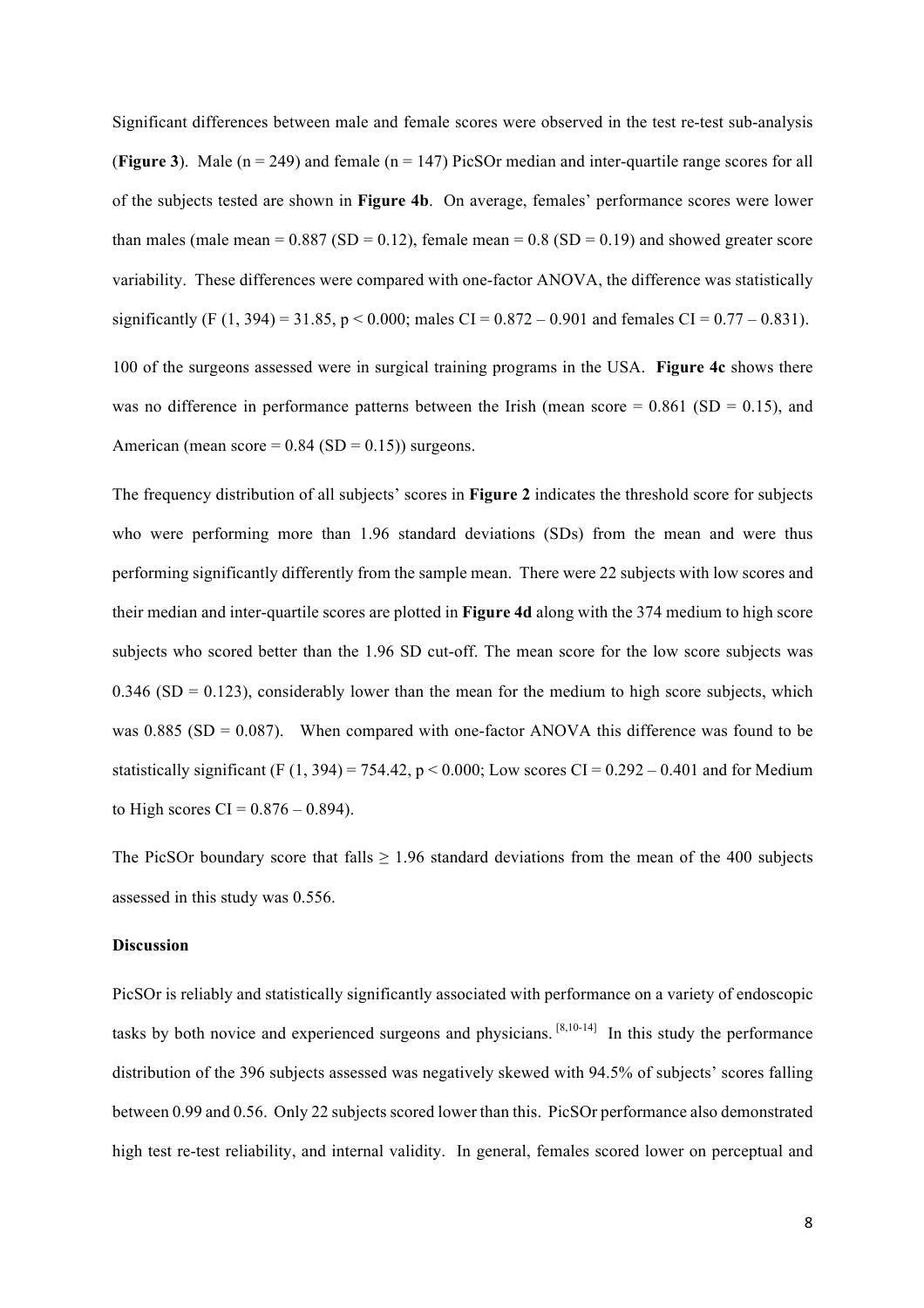visual spatial tasks than males. [15,16] In this study we also found that females scored lower than males (e.g., 0.087 lower) on their first testing but improved their scores by the time they were re-tested. Although statistically significant this difference may have only a modest impact on real-world functioning.

No significant differences were observed between the PicSOr scores of USA surgeons and Irish surgeons but large and statistically significant scores were observed between surgeons and control subjects; (0.87 V 0.75). This is probably due to a training effect where surgeons in training have learned to attend to, select and then draw inferences from subtle but important depth cues, which are the basis of pictorial perception. Training has the effect of increasing performance test scores but weakening correlations with performance on other tasks because it reduces individual score variability.<sup>[17]</sup> This robust observation helps to explain the inconsistent correlations observed between aptitude assessment and objectively assessed performance with very experienced trainees or practicing doctors. Westman et al, observed that the correlations with aptitude tests scores were strongest for the difficult colonoscopy case. [13] Another potential explanation of a failure to find a robust correlation between aptitude scores and image guided task performance is the use of inappropriate study tasks by researchers, that is the task was too easy or difficult, thus depressing score variability because of the ceiling or floor effect.

Several studies using PicSOr in conjunction with an image guided task in a variety of surgical and medical contexts, demonstrated reliable correlation with task performance. <sup>[8,10-14]</sup> Image guided medical tasks impose greater cognitive processing demand on the brain when performing the procedure.<sup>[18]</sup> Although the human brain represents only 2% of the body weight, it uses substantive energy resources with active regions of the cortex consuming more energy than inactive regions. [19][20,21] Individuals who are better at a task or score higher on aptitudes relevant to the task performance have lower rates of brain metabolism, i.e. cognitive capacity is utilized more efficiently.  $[22,23]$ 

Cortical regions function collaboratively to perform tasks, and differences between individuals have been found to be reliably associated with scores on aptitude tests.  $[24]$  The implication of this finding is that individuals who score low on an aptitude test can be trained to perform a given task, e.g. an image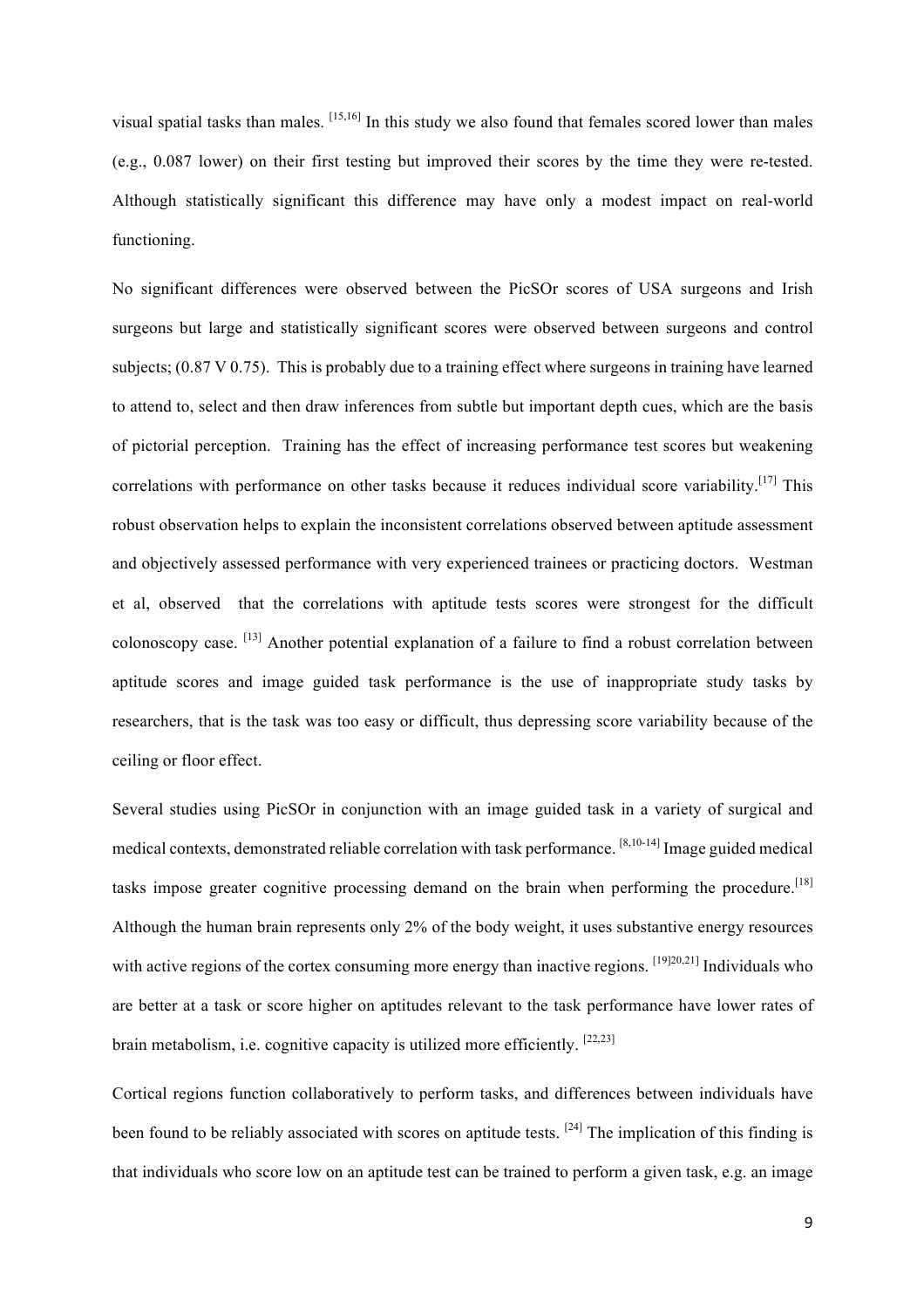guided interventional medical or surgical procedure. However, performance of the task will make greater metabolic cerebral demands in comparison to an individual who scores considerably higher on the test. This means that there will be less spare resource capacity to respond to unanticipated events such as intra-operative complications, which could have profound implications for intra-operative performance  $^{[25,26]}$  and recovery from error.  $^{[27]}$ 

The question about what aptitude score may be too low is important but difficult to answer precisely although it is a question that medicine has asked and is asking. [28] While a score of 0.56, which is  $\ge$ 1.96 standard deviations from the mean almost certainly is important. What is less clear is whether a PicSOr score of 0.71 one standard deviation below the mean is critical. As doctors become more familiar with the performance of an image guided procedure, they become better at developing coping strategies for dealing with their aptitude deficit under normal operating conditions. Furthermore, the requirement to deal with unanticipated events is uncommon and during training there is the safety net of a more senior supervising colleague present. More worrying is the finding by Bell et al, <sup>[29]</sup> that the exposure residents get to procedures during training is nothing like as broad or in-depth as previously thought. They reported that of the 121 procedures program directors believed residents should be at least competent in at graduation, only 18 were performed  $> 10$  times, 83 of the 121 were performed  $<$ 5 times and for 63 of the procedures the mode frequency of resident experience was '0'. Of note 33% of experienced and practicing laparoscopic surgeons failed a test of their laparoscopic skills ( Fundamentals of Laparoscopic Surgery Assessment,) which trainees are required to past in order to become board certified in the USA.<sup>[30]</sup> An important question, which has not been addressed by previous research, is how perceptual ability might be related to the rate of skills extinction. One potential solution to these problems would be to identify and select candidates with at least average aptitude capacity for their chosen medical discipline.

PicSOr is the only reported instrument for the assessment of an individual's ability to interpret 3-D from 2-D visual cues. <sup>[8]</sup> It has been derived from research on the psychophysics of perceptual performance,  $[9]$  which has a heritage spanning more than a century.  $[31]$  As a computer generated and scored test it is objective, transparent and fair in performance assessment. It is easy to use and runs on a standard PC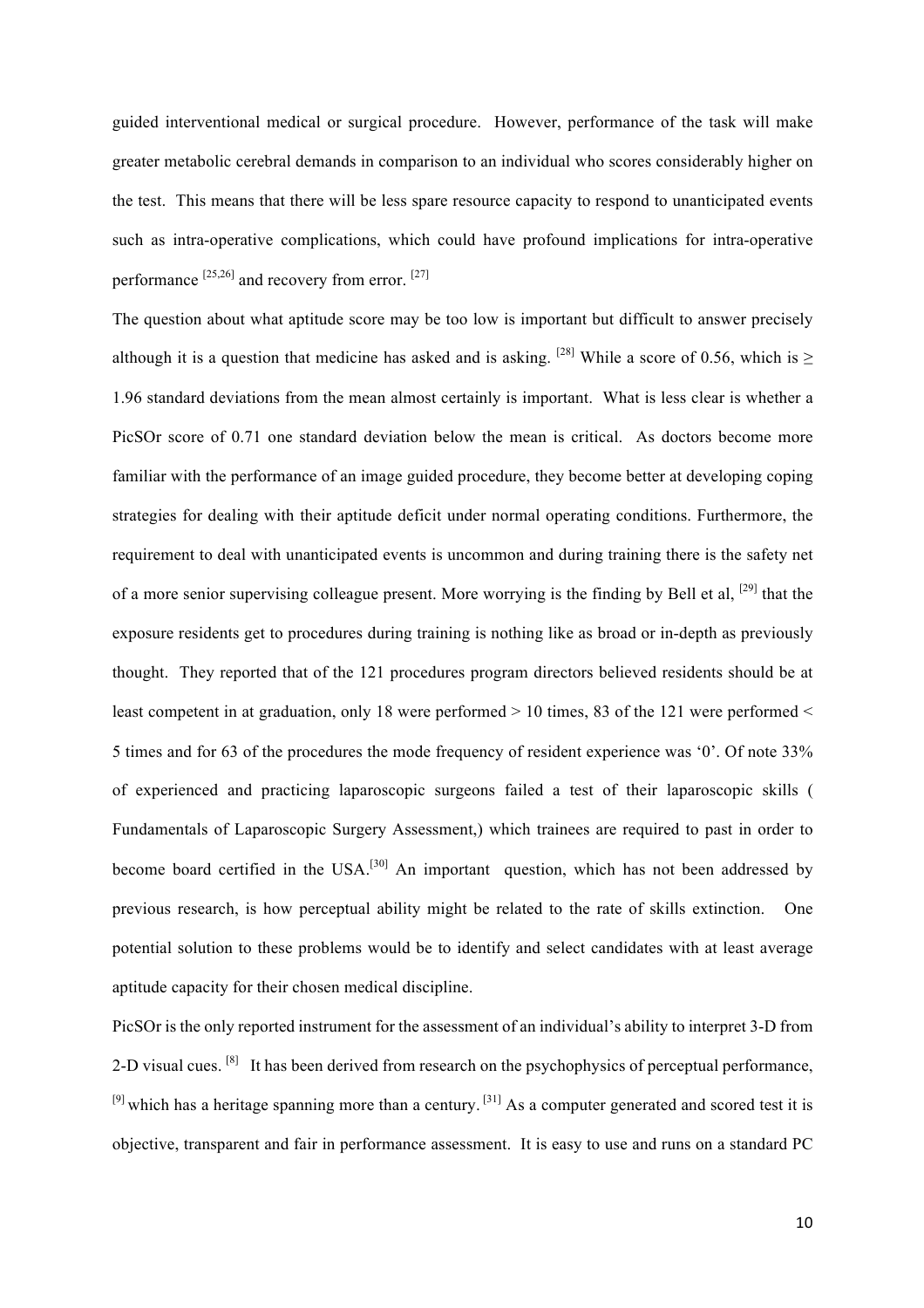without requiring specialist statistical software packages, results can be calculated using Excel. It is also available at no charge to non-commercial users (at http://go.qub.ac.uk/PICSOR).

## **Conclusions**

PicSOr has population distribution scores that are negatively skewed with 94.5% of subjects' scores falling between 0.99 and 0.56. It quantitatively characterises an aptitude that appears to be strongly correlated to the learning and performance of image guided medical tasks. Most people can do the PicSOr task almost perfectly, but a substantial minority perform atypically. It is worth knowing that such ability exists and is probably relevant to learning and performing endoscopic tasks.

Funding: This research did not receive any specific grant from funding agencies in the public, commercial, or not-for-profit sectors

**Ethical approval.** This study was approved by the higher surgical training committee of the Royal College of Surgeons in Ireland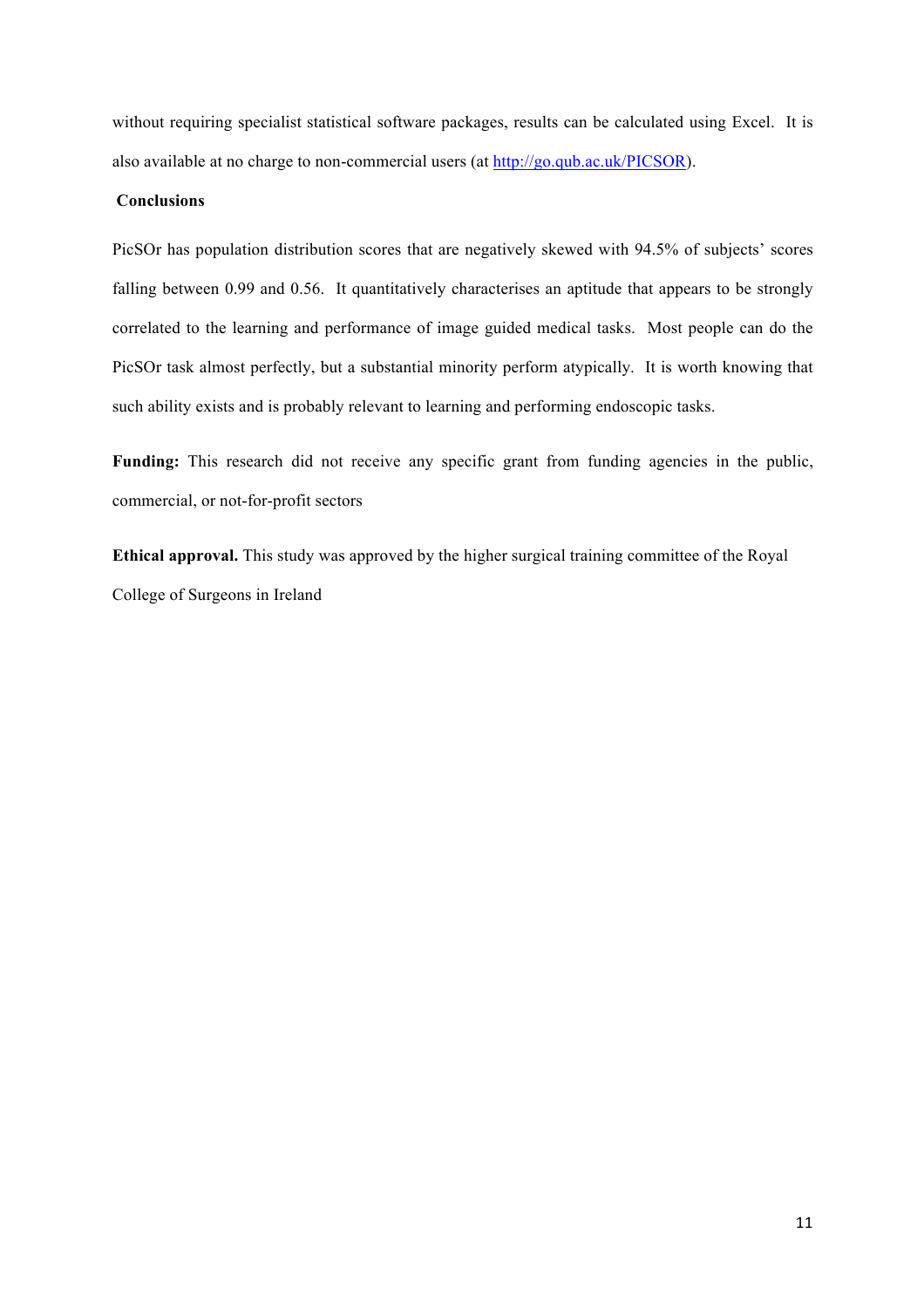#### References

- 1. Editorial. Cholecystectomy practice transformed. Lancet 1991;338:789-790
- 2. Gallagher AG, Smith CD. From the operating room of the present to the operating room of the future. Human-factors lessons learned from the minimally invasive surgery revolution. Semin Laparosc Surg 2003;10:127-139
- 3. Gallagher AG, McClure N, McGuigan J, et al. An ergonomic analysis of the fulcrum effect in the acquisition of endoscopic skills. Endoscopy 1998;30:617-620
- 4. Crothers IR, Gallagher AG, McClure N, et al. Experienced laparoscopic surgeons are automated to the "fulcrum effect": an ergonomic demonstration. Endoscopy 1999;31:365-369
- 5. Hanna GB, Shimi SM, Cuschieri A. Randomised study of influence of two-dimensional versus three-dimensional imaging on performance of laparoscopic cholecystectomy. Lancet 1998;351:248-251
- 6. Hagen MA. The Perception of Pictures: Durer's devices, beyond the projective model of pictures. Waltham, MA.: Academic Press; 1980
- 7. Miller RJ. Cross-cultural research in the perception of pictorial materials. Psychol Bull 1973;80:135-150
- 8. Gallagher AG, Cowie R, Crothers I, et al. PicSOr: an objective test of perceptual skill that predicts laparoscopic technical skill in three initial studies of laparoscopic performance. Surg Endosc 2003;17:1468-1471
- 9. Cowie R. Measurement and modelling of perceived slant in surfaces represented by freely viewed line drawings. Perception 1998;27:505-540
- 10. Kolozsvari NO, Andalib A, Kaneva P, et al. Sex is not everything: the role of gender in early performance of a fundamental laparoscopic skill. Surg Endosc 2011;25:1037-1042
- 11. Haluck RS, Gallagher AG, Satava RM, et al. Reliability and validity of Endotower, a virtual reality trainer for angled endoscope navigation. Stud Health Technol Inform 2002;85:179-184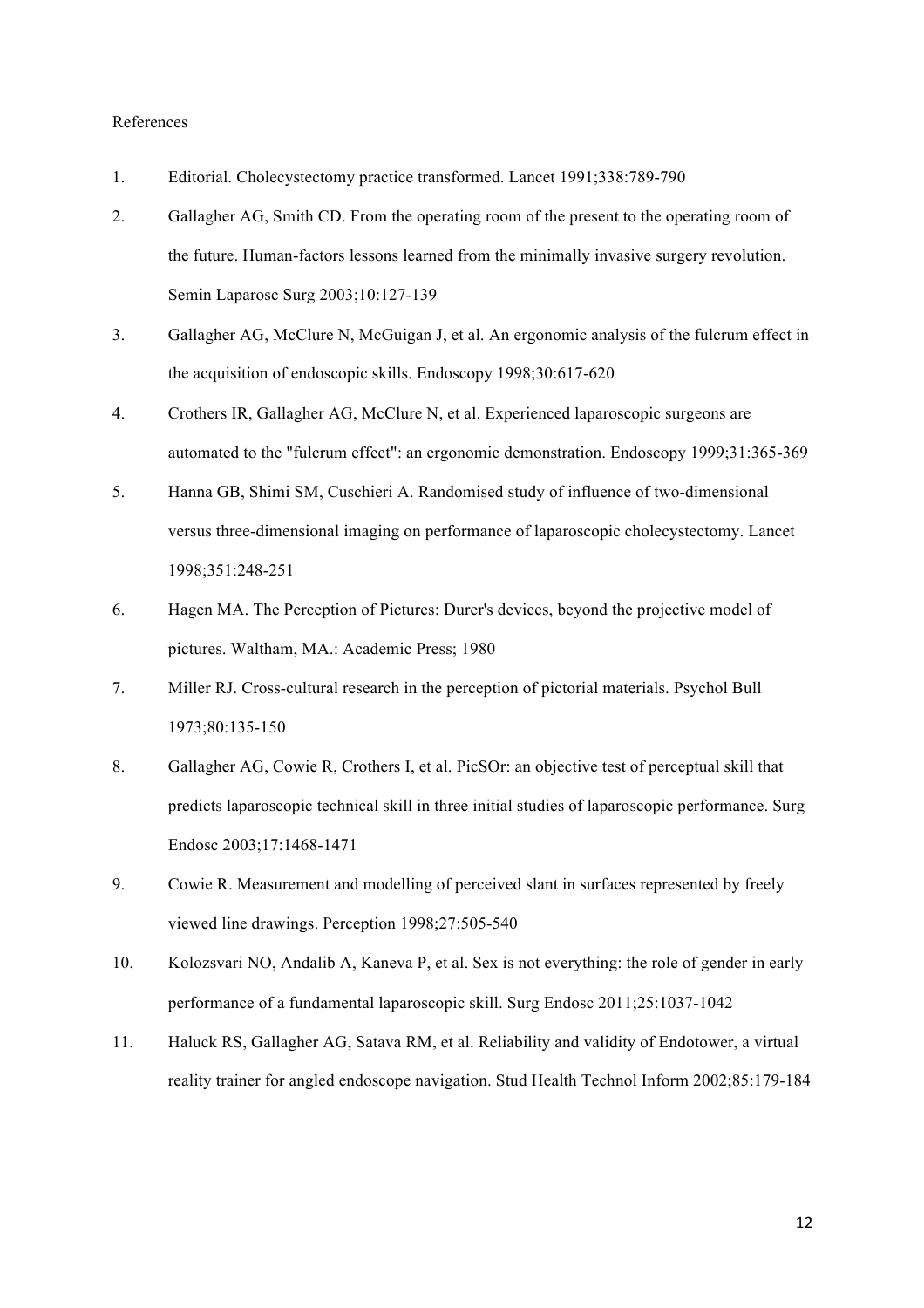- 12. Ritter EM, McClusky DA, 3rd, Gallagher AG, et al.. Perceptual, visuospatial, and psychomotor abilities correlate with duration of training required on a virtual-reality flexible endoscopy simulator. The American Journal of Surgery 2006;192:379-384
- 13. Westman B, Ritter EM, Kjellin A, et al. Visuospatial abilities correlate with performance of senior endoscopy specialist in simulated colonoscopy. J Gastrointest Surg 2006;10:593-599
- 14. Arora H, Uribe J, Ralph W, et al. Assessment of construct validity of the endoscopic sinus surgery simulator. Archives of Otolaryngology- Head and Neck Surgery 2005;131:217
- 15. Voyer D, Voyer S, Bryden MP. Magnitude of sex differences in spatial abilities: a metaanalysis and consideration of critical variables. Psychol Bull 1995;117:250-270
- 16. Linn MC, Petersen AC eds. A meta-analysis of gender differences in spatial ability: Implications for mathematics and science achievement. Baltimore: Johns Hopkins University Press 1986:67-101
- 17. Cooper C. Individual differences: Arnold London; 2002
- 18. Gallagher AG, Ritter EM, Lederman AB, et al. Video-assisted surgery represents more than a loss of three-dimensional vision. The American Journal of Surgery 2005;189:76-80
- 19. Siegel G, Agranoff B, Albers R, et al. eds. Basic Neurochemistry: Molecular, Cellular and Medical Aspects. . Philadelphia: Lippincott; 1999:637-670
- 20. Gusnard DA, Raichle ME. Searching for a baseline: functional imaging and the resting human brain. Nature Reviews Neuroscience 2001;2:685-694
- 21. Parks RW, Loewenstein DA, Dodrill KL, et al. Cerebral metabolic effects of a verbal fluency test: A PET scan study. J Clin Exp Neuropsychol 1988;10:565-575
- 22. Boivin MJ, Giordani B, Berent S, et al. Verbal fluency and positron emission tomographic mapping of regional cerebral glucose metabolism. Cortex 1992;28:231–239
- 23. Charlot V, Tzourio N, Zilbovicius M, et al. Different mental imagery abilities result in different regional cerebral blood flow activation patterns during cognitive tasks. Neuropsychologia 1992;30:565-569
- 24. Newman SD, Just MA. The neural bases of intelligence. In: Sternberg RJ, Pretz J eds, Cognition and intelligence. Cambridge: Cambridge University Press; 2005:88-103